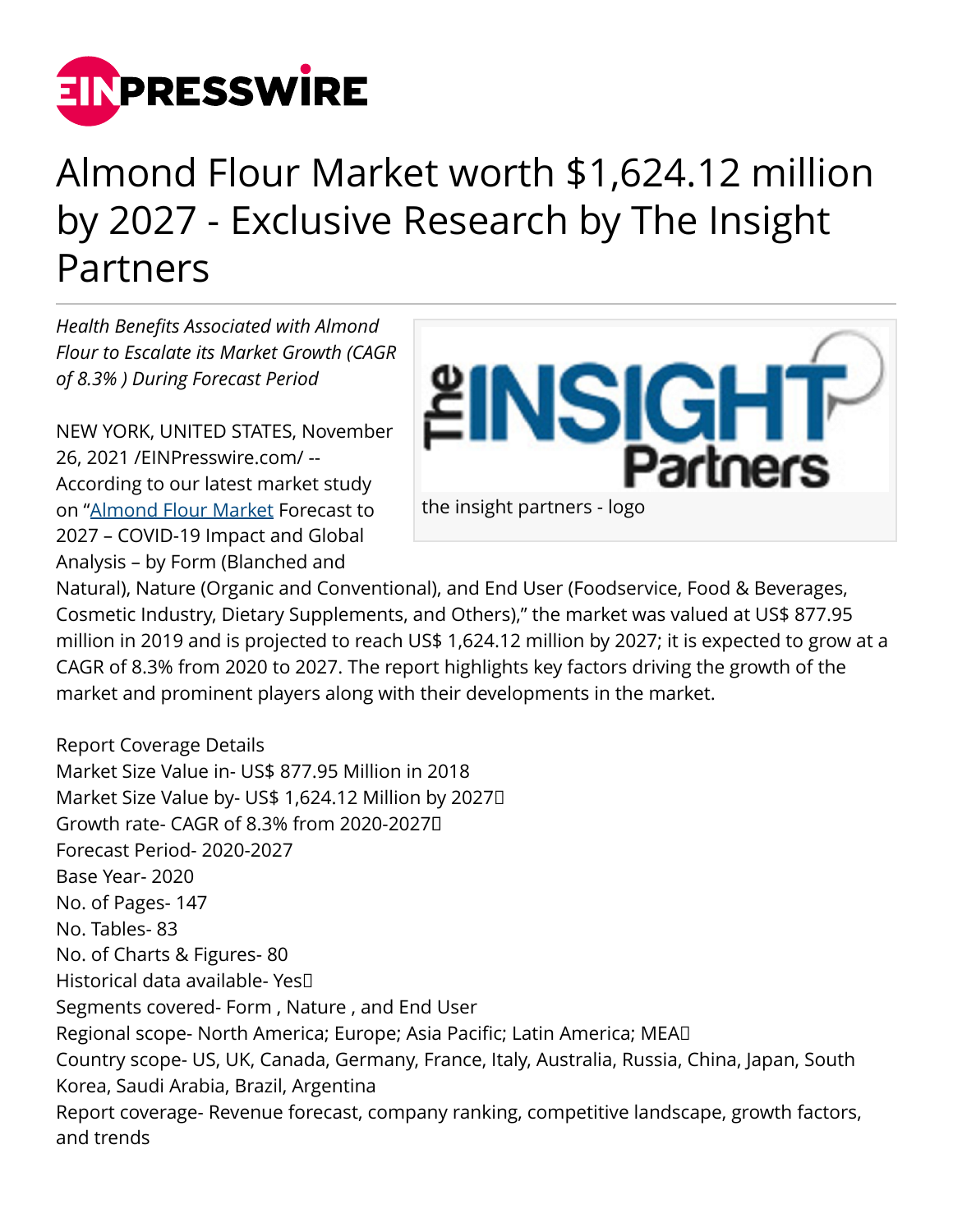## Get Exclusive Sample Pages of Almond Flour Market at [https://www.theinsightpartners.com/sample/TIPRE00011063/](https://www.theinsightpartners.com/sample/TIPRE00011063/?utm_source=EINPressWire&utm_medium=10310)

Almond flour is used in making numerous bakery products, such as cookies, breads, and hardbaked items. In foodservice industry, almond flour is used to give a moist texture and rich buttery flavor to cookies, cakes, and muffins. It is sold in supermarkets, grocery stores, and online shops, as well as prepared at home. Almond flour recently gained traction in the baking industry due to growing preference toward low-carbohydrate diets among the health-conscious consumers. It enhances the nutritional profile of the baked product as it is a good source of fat, protein, fiber, vitamins, minerals, manganese, and antioxidants. Almond flour is widely used in skincare products such as facemask, scrub, lotion, and others. It is beneficial for skin as it is used to remove dead and dry skin and reduce inflammation.

Consumers are becoming aware about the ill effects associated with gluten consumption and are opting for gluten-free products. With that said, almond flour offer a variety of healthier options for meal replacement and snacks. Moreover, the rising adoption of paleo diet meal plan by health-conscious consumers is expected to further propel the demand for almond flour.

## Effect of COVID-19 on Almond Flour Market

The COVID-19 outbreak adversely affects economies and industries in various countries due to lockdowns, travel bans, and business shutdowns. Food and beverages are among the significant industries suffering from severe disruptions such as restrictions on the supply chain and shutdown of production plants. The shutdown of different plants and factories in various countries disrupts the global supply chains and negatively impacts the manufacturing activities, delivery schedules, and multiple goods sales. Various companies have already announced possible delays in product deliveries and slump in future sales of their products. In addition, the global travel bans imposed by countries in Europe, Asia, and North America are hindering business collaboration and partnership opportunities. Thus, these factors are restraining the growth of the almond flour market in the food and beverage industry.

### Download the Latest COVID-19 Analysis on Almond Flour Market Growth Research Report at <https://www.theinsightpartners.com/covid-analysis-sample/TIPRE00011063>

Based on form, the almond flour market is further bifurcated into blanched and natural. In 2019, the blanched segment led the market with a larger market share. Blanched almond flour is gluten-free, rich in fiber and protein, while low in carbohydrates. Almonds are a good source of calcium and are beneficial to reduce cholesterol level and improve heart health. Blanched almond flour has smooth, fine, fluffy texture, and lighter; thus, it is preferred in preparing baked products. Almonds are white (having had the skin removed), therefore, the use of flour does not make any difference to the dish's appearance. Blanched almond flour also carries the same health and nutritional benefits as unblanched or natural almond flour.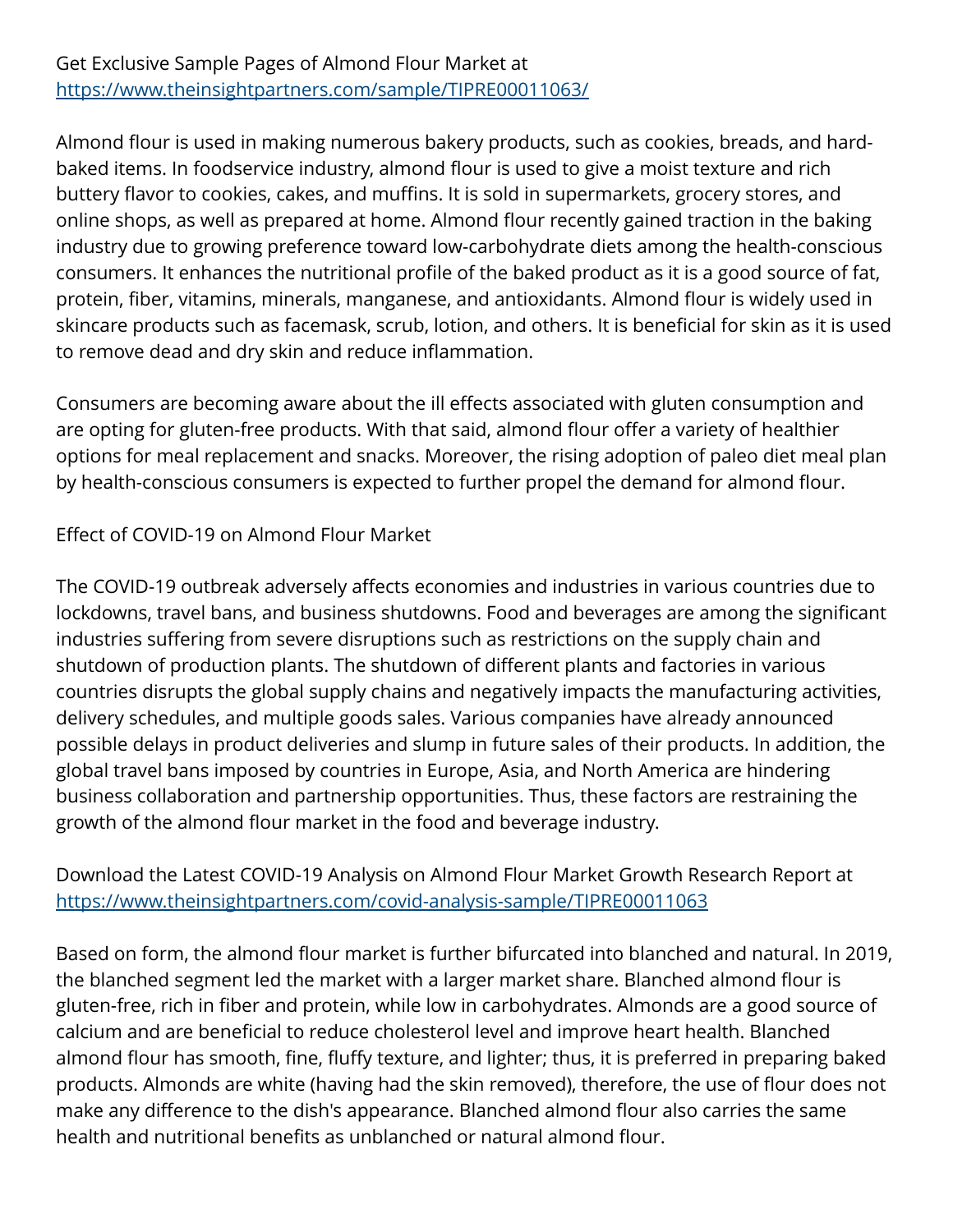Geographically, the almond flour market is further segmented into North America, Europe, Asia Pacific (APAC), South America (SAM), and the Middle East and Africa (MEA). In 2019, North America held the largest share of the global almond flour market, followed by Europe and Asia Pacific. The rapid growth of the almond flour market in North America is primarily driven by the increase in the consumption of convenience food items such as bakery products, snacks, noodles, and pasta.

Almond Flour Market: Competitive Landscape and Key Developments

Alldrin Brothers; Anthony's Goods; Hodgson Mill Inc.; Organic Bio, SA; Rolling Hills Nut Company Inc.; Shiloh Farms; Treehouse California Almonds, LLC; Blue Diamond Growers; and Bob's Red Mill Natural Foods are among the major players operating in the global Almond Flour market.

Order a Copy of Almond Flour Market Shares, Strategies and Forecasts 2020-2027 Research Report at [https://www.theinsightpartners.com/buy/TIPRE00011063/](https://www.theinsightpartners.com/buy/TIPRE00011063/?utm_source=EINPressWire&utm_medium=10310)

Browse Related Reports and get Sample copy

Almond Milk Market Forecast to 2027 - COVID-19 Impact and Global Analysis by Formulation (Plain sweetened, Plain unsweetened, Flavored sweetened, Flavored unsweetened); Application, Packaging; Distribution Channel and Geography

- <https://www.theinsightpartners.com/sample/TIPRE00011266/>

Almond Kernels Market Forecast to 2027 - COVID-19 Impact and Global Analysis By Type (Raw, Processed); Form; Category; Distribution Channel and Geography - <https://www.theinsightpartners.com/sample/TIPRE00009750/>

Nut Based Spread Market Forecast to 2027 - COVID-19 Impact and Global Analysis By Product Type (Peanut based spreads, Almond based spreads, Walnut based spreads, Cashew based spreads, Hazelnut based spreads, Others); Distribution Channel and Geography - <https://www.theinsightpartners.com/sample/TIPRE00015527/>

About Us:

The Insight Partners is a one stop industry research provider of actionable intelligence. We help our clients in getting solutions to their research requirements through our syndicated and consulting research services. We specialize in industries such as Semiconductor and Electronics, Aerospace and Defense, Automotive and Transportation, Biotechnology, Healthcare IT, Manufacturing and Construction, Medical Device, Technology, Media and Telecommunications, Chemicals and Materials.

### Contact Us:

If you have any queries about this report or if you would like further information, please contact